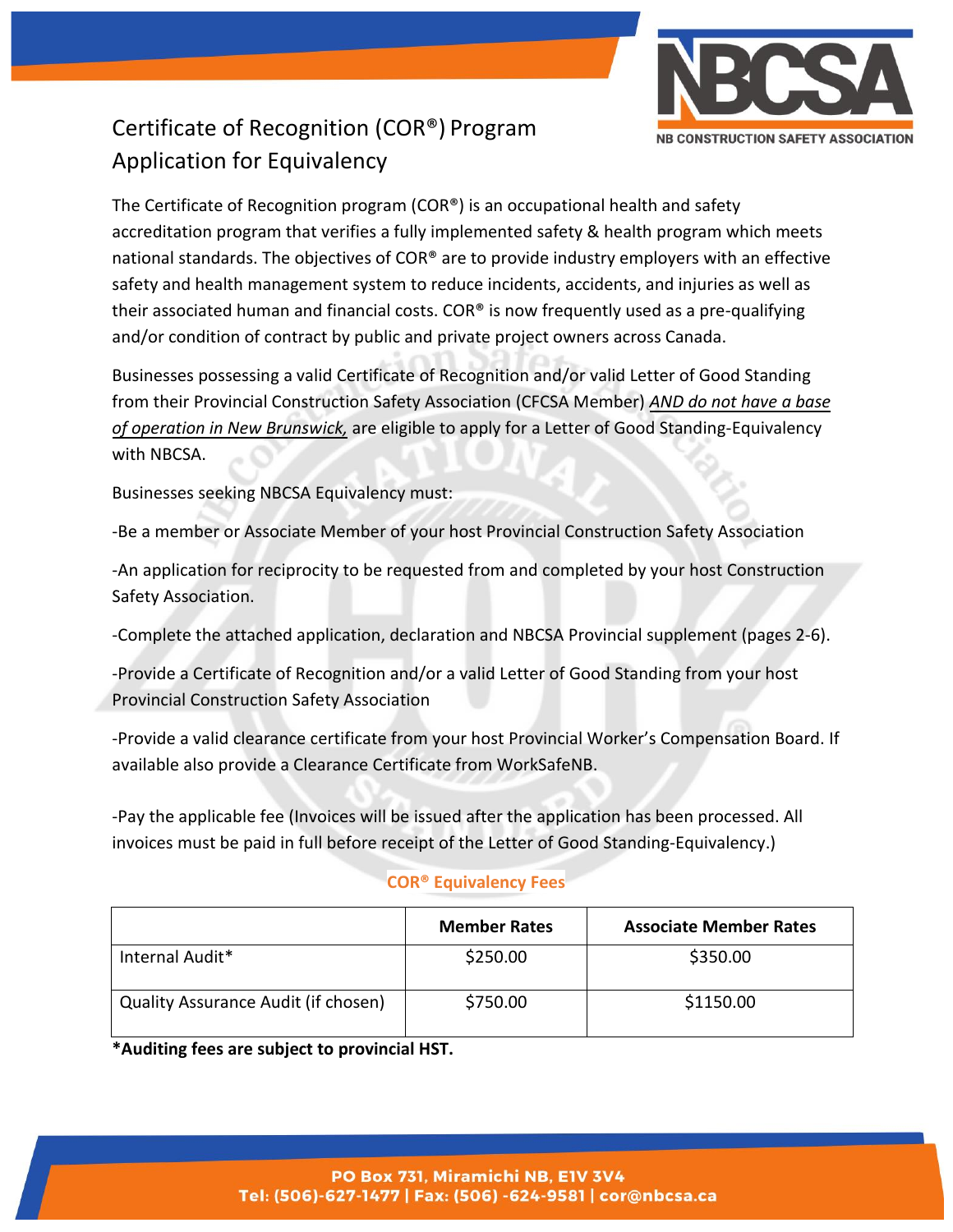

### Certificate of Recognition (COR®) Program Application for Equivalency

| <b>Business Name:</b>     |                                                                                                 |
|---------------------------|-------------------------------------------------------------------------------------------------|
| <b>Operating Name:</b>    |                                                                                                 |
| (if different from above) |                                                                                                 |
| <b>Mailing Address:</b>   |                                                                                                 |
| Postal Code:              |                                                                                                 |
| Phone:                    |                                                                                                 |
| Fax:                      |                                                                                                 |
| Email:                    |                                                                                                 |
| WorkSafeNB                |                                                                                                 |
| Employer* # (If           |                                                                                                 |
| applicable):              |                                                                                                 |
| NAICS* # (If applicable): |                                                                                                 |
| <b>Primary Contact:</b>   |                                                                                                 |
| Name of COR trained       |                                                                                                 |
| employee:                 |                                                                                                 |
|                           | *WorkSafeNB employer # and NAICS # can be found on your Experience Rating form from WorkSafeNB. |

To be signed by the CEO, Manager or Owner of the above business

| I have read the program summary and agree to the terms and conditions. |  |  |  |
|------------------------------------------------------------------------|--|--|--|
| Title:                                                                 |  |  |  |
| Name:                                                                  |  |  |  |
| Signature:                                                             |  |  |  |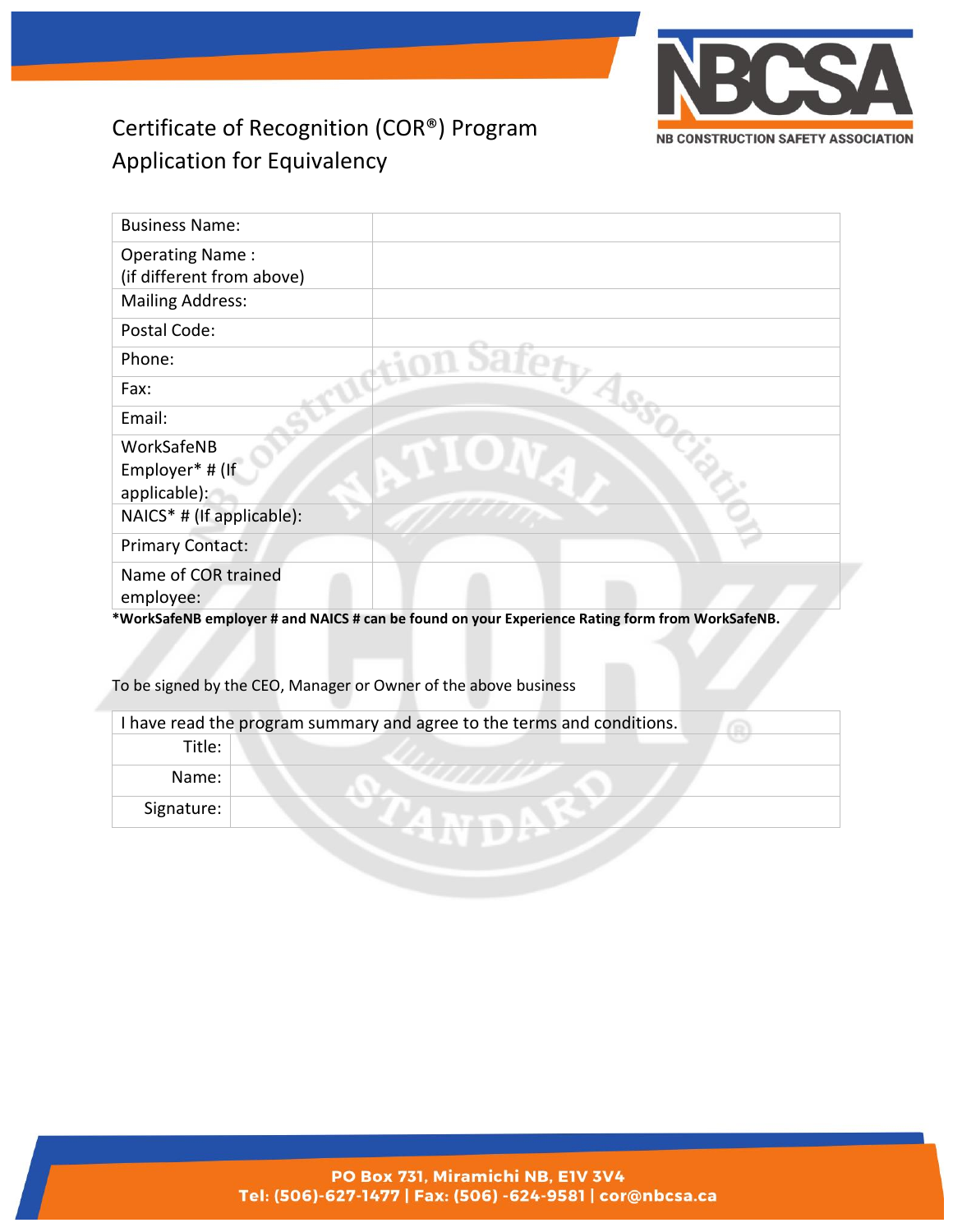

# Occupational Health & Safety Compliance Declaration

As required by all employers in New Brunswick, *(company name)* has obtained a current copy the New Brunswick Occupational Health & Safety Act and Regulations, including Regulations 91-191 and any job specific Regulations pertaining to our business.

To the best of our knowledge, employee training meets the minimum safety standard in accordance with the New Brunswick Occupational Health & Safety Act and Regulations.

| <b>Business</b><br>CEO/Manager/Owner: |  |
|---------------------------------------|--|
| Signature:                            |  |
| Date:                                 |  |

Sign and attach documentation requested on page 1. Completed applications can be submitted to NBCSA via email: [cor@nbcsa.ca](mailto:cor@nbcsa.ca) or fax: 1-506-624-9581



PO Box 731, Miramichi NB, E1V 3V4 Tel: (506)-627-1477 | Fax: (506) -624-9581 | cor@nbcsa.ca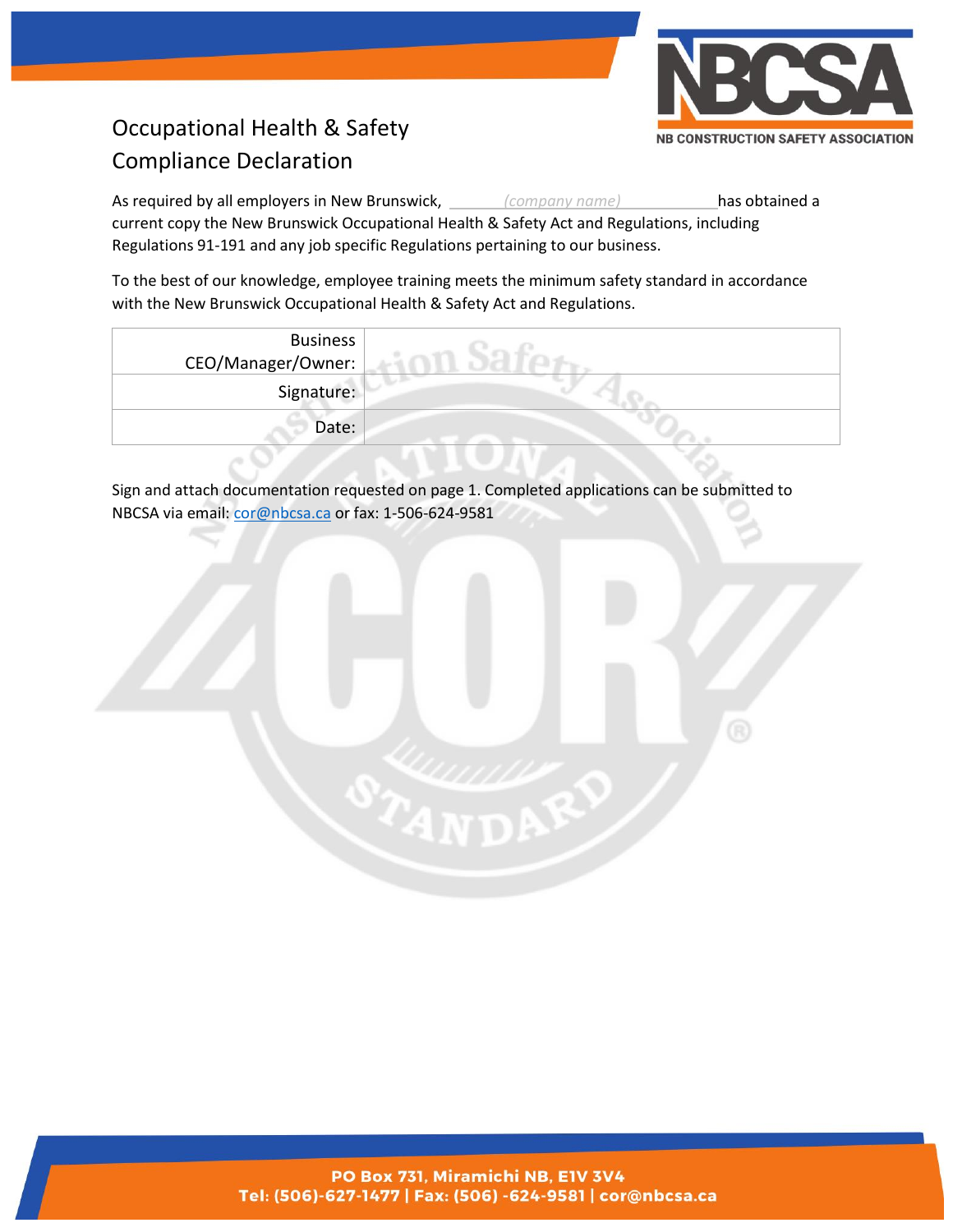#### **SECTION 14- PROVINCIAL SUPPLEMENT**

**14.1** Companies with less than 19 employees: NBCSA COR standard requires at least one employee safety representative in place. Businesses with more than 19 employees may be required to have a Joint Health and Safety Committee. **NB OH & S Act Section 14**

**14.2** Businesses with JHSC, must hold meetings according to legislative requirements. Less than 19 employees, question can be excluded. **NB OH&S Act Sections 14(6) and 16**

**14.3** Check training records for the JHSC training- 3 day workshop. Companies not required to have a JOHSC must still provide training for the safety representative. **NB OH&S Act Sections 14.1(2)(a)(b)**

**14.4** First aid treatment must be recorded. Acceptable methods are through the first aid kit log book or incident reports. **NB First Aid Regulation 2004-130 Section 10**

14.5 Verify through observation current Safety Data Sheets (SDS). SDS are to be updated every 3 years or most recent available from the supplier. Verify employee awareness through interviews. **NB WHMIS Regulation 13(3)-13(4**)

**14.6** Clean washroom, lunchroom and water need to be accessible in the workplace. **NB OH&S Regulations 4-7**

14.7 Consideration should be given to a workplace accommodation program for injured workers, sometimes called a "modified light duty program' or "return to work program".

14.8 A documented policy to identify, properly address and prevent workplace harassment. Verify acknowledgement through interviews.

14.9 When work activities have potential for a direct environmental effect (i.e.: earth moving, trenching, disposal of contaminated soil or liquids, air pollutants, etc.) consideration should be given to an environmental policy to prevent negative impact. Should be documented.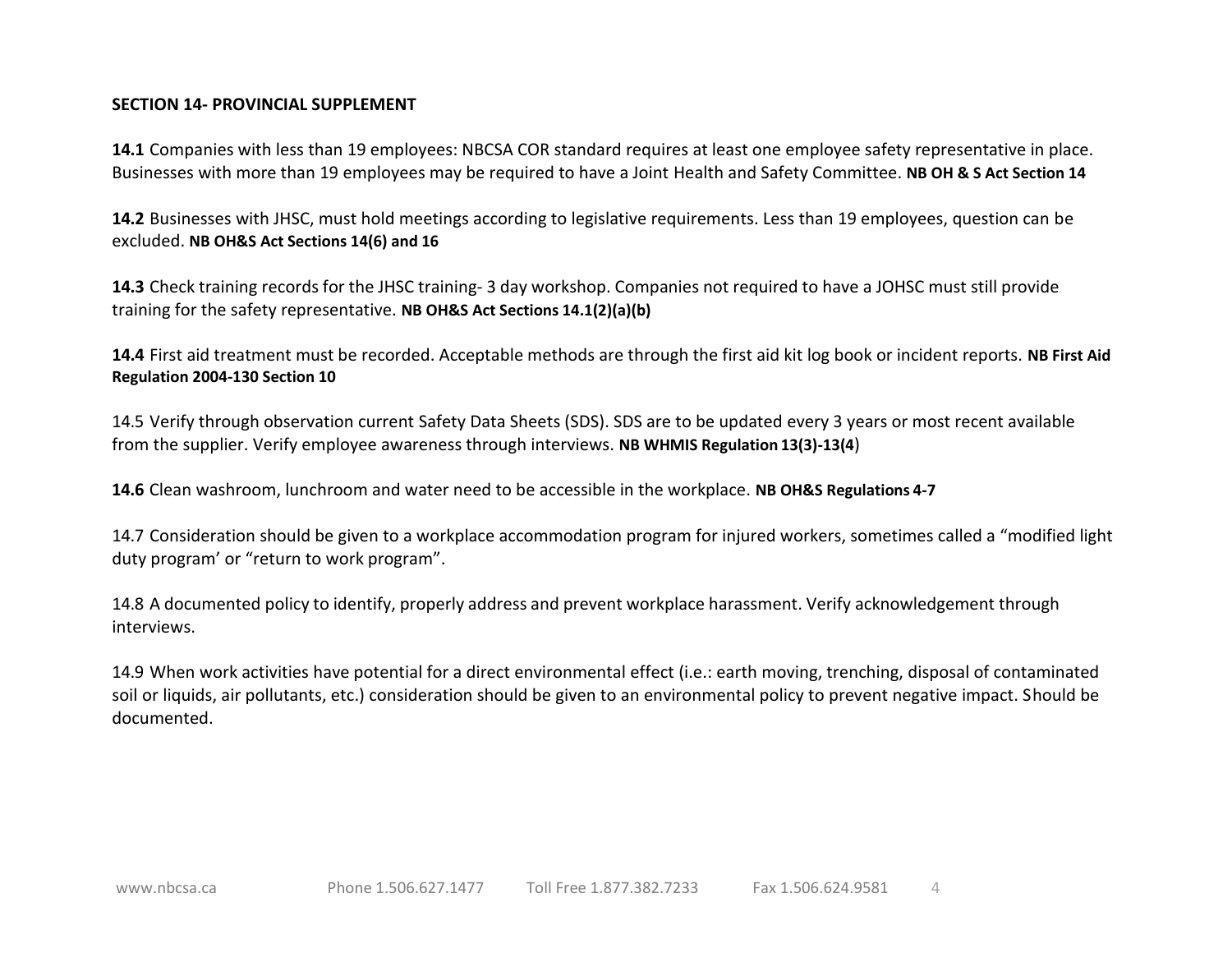|      | <b>Health &amp; Safety Program Verification</b>                       | <b>Score</b>   |   | <b>Technique Employed</b> |            | <b>Points</b><br><b>Awarded</b> |
|------|-----------------------------------------------------------------------|----------------|---|---------------------------|------------|---------------------------------|
| 14   | <b>Provincial Supplement</b>                                          |                | D | O                         |            |                                 |
| 14.1 | Does the company have safety representative or JHSC?                  | $\overline{2}$ |   | <b>AND</b>                |            |                                 |
| 14.2 | Does the committee meet once per month?                               | 4              |   |                           |            |                                 |
| 14.3 | Does the safety representative or committee members have<br>training? | 3              |   |                           |            |                                 |
| 14.4 | Is first aid treatment recorded?                                      | 3              |   |                           |            |                                 |
| 14.5 | Are appropriate Safety Data Sheets (SDS) up to<br>date?               | $\overline{2}$ |   |                           | <b>AND</b> |                                 |
| 14.6 | Do employees have access to clean lunchrooms, washrooms<br>and water? | 4              |   |                           | <b>AND</b> |                                 |
| 14.7 | Is there a workplace accommodation program for injured<br>employees?  | $\overline{2}$ |   |                           |            |                                 |
| 14.8 | Does the company have a harassment policy?                            | 4              |   | <b>AND</b>                |            |                                 |
| 14.9 | Does the company have an environmental policy?                        | 4              |   | <b>AND</b>                |            |                                 |
|      | <b>Total Points Possible/ Awarded</b>                                 | 28             |   |                           |            |                                 |

**\*AND questions must have BOTH elements to awarded full points. Do no award partial points.**